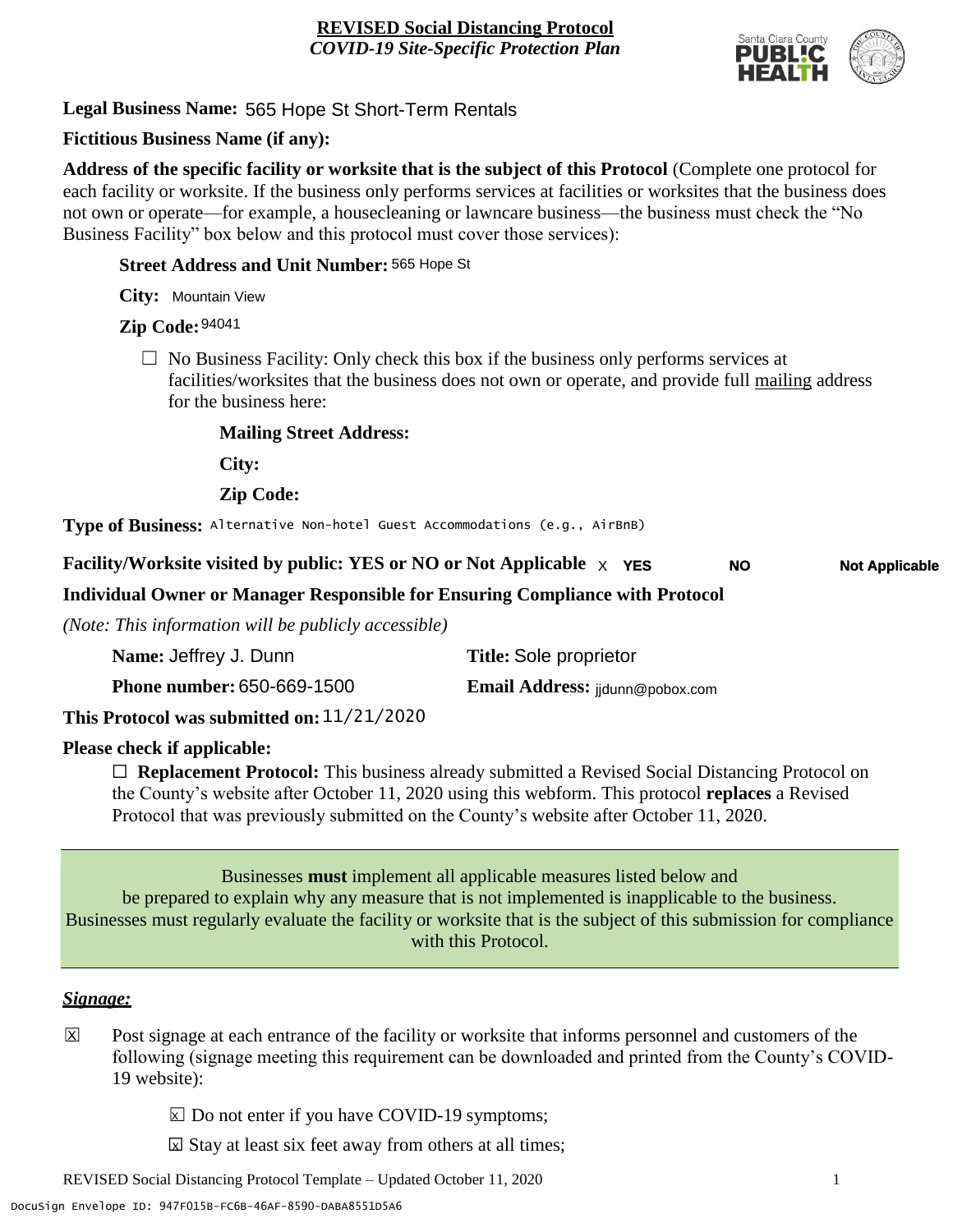

- ☐ Face coverings required to enter (except for very young children, if medically inadvisable, or X for communication by or with people who are hearing impaired);
- ⊠ Cover sneezes and coughs with cloth, tissue, or elbow;
- ⊠ Do not shake hands or engage in unnecessary physical contact.
- Post signage at appropriate locations throughout the facility/worksite reminding everyone to wear face coverings and stay at least six feet away from others. X
- Post a copy of your updated COVID-19 PREPARED Sign and Social Distancing Protocol Visitor Information Sheet at each entrance where they can easily be viewed. These documents will be provided to you electronically when you submit this Revised Social Distancing Protocol.  $\mathbb{Z}$

#### *Personnel Training:*

- After submission, distribute copies of the completed Protocol to all personnel, and train all personnel on this Protocol.  $\mathbf x$
- $\Box$  For businesses that perform services for facilities or worksites that the business does not own or operate, distribute a copy of the completed Protocol to the owner or operator of each facility or worksite where the business performs services.
- Train personnel on basic information regarding COVID-19 from the CDC available at [https://www.cdc.gov/coronavirus/2019-ncov/index.html,](https://www.cdc.gov/coronavirus/2019-ncov/index.html) including how to prevent COVID-19 from spreading, who is especially vulnerable to the disease, and when to seek medical attention.  $\mathsf{X}$
- Train personnel on screening themselves for COVID-19 symptoms, including temperature and/or symptom checks using CDC guidelines available at [https://www.cdc.gov/coronavirus/2019-](https://www.cdc.gov/coronavirus/2019-ncov/symptoms-testing/symptoms.html) [ncov/symptoms-testing/symptoms.html.](https://www.cdc.gov/coronavirus/2019-ncov/symptoms-testing/symptoms.html) https://www.cdc.gov/coronavirus/2019- ncov/symptoms-testing/symptoms.html  $|\mathsf{X}|$
- Train personnel on the need to stay home and get tested if they have a frequent cough, fever, difficulty breathing, chills, muscle or body aches, headache, sore throat, nausea, vomiting, diarrhea, tiredness, or recent loss of taste or smell. Ensure all personnel know they must also stay home if they or someone they live with has been diagnosed with COVID-19, or if they've had close contact with someone diagnosed with COVID-19.  $\mathbf x$
- Train personnel on County guidance for when it is safe to return to work if they have COVID-19 symptoms, have tested positive for COVID-19, or have had close contact with someone who has tested positive for COVID-19. County guidelines are available at: [https://www.sccgov.org/sites/covid19/Pages/business-guidance.aspx#business\\_safety\\_guidance.](https://www.sccgov.org/sites/covid19/Pages/business-guidance.aspx#business_safety_guidance.) https://www.sccgov.org/sites/covid19/Pages/business-guidance.aspx#business\_safety\_guidance  $\overline{\mathbf{x}}$
- Train personnel on the need for frequent handwashing with soap and water, mandatory face coverings, the importance of social distancing, and other measures required in this Protocol.  $\overline{\mathsf{x}}$
- Train personnel on the importance of getting tested for COVID-19 in accordance with County guidance available at [https://www.sccgov.org/sites/covid19/Pages/covid19-testing.aspx,](https://www.sccgov.org/sites/covid19/Pages/covid19-testing.aspx) and explain that testing is available through their healthcare provider or at free community testing sites [\(www.sccfreetest.org](http://www.sccfreetest.org/) ).  $\vert X \vert$
- Inform personnel that they can report any deficiencies in compliance with Social Distancing Protocol requirements by this business or any other at which they may work at [www.sccCOVIDconcerns.org](http://www.scccovidconcerns.org/) or by calling the County Office of Labor Standards Enforcement Advice Line at 866-870-7725.  $\overline{\mathbf{x}}$
- Inform personnel about employer or government-sponsored leave benefits that personnel may be entitled  $\boxtimes$

REVISED Social Distancing Protocol Template – Updated October 11, 2020 2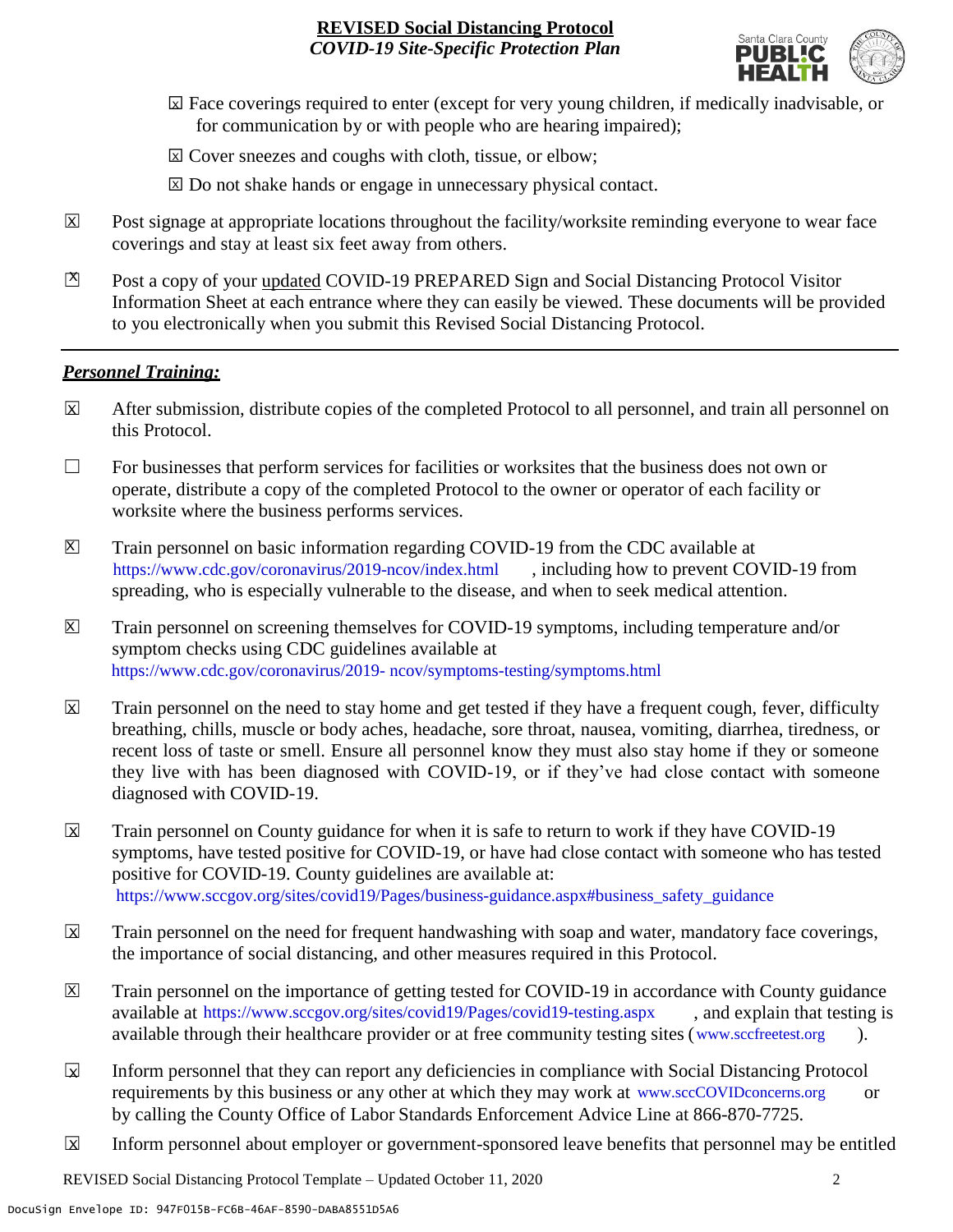

to receive, including those benefits identified at the following address: [https://www.labor.ca.gov/coronavirus2019/#chart.](https://www.labor.ca.gov/coronavirus2019/#chart) https://www.labor.ca.gov/coronavirus2019/#chart

- Train personnel on new or modified COVID-19 safety measures immediately upon updating this Protocol.  $\boxtimes$
- $\Box$  Optional—Describe other measures this business plans to take to train personnel on COVID-19 safety and related issues:

#### *Individual Control Measures and Screenings:*

- Maximize the number of personnel who work from home. Businesses must direct all personnel who can perform their assigned work duties from home to do so, and they must prohibit those personnel from performing those work duties at the facility or worksite.  $|\overline{X}|$
- For personnel who are not working from home:  $\boxtimes$ 
	- Direct all workers not to come to work if sick or exhibiting symptoms of COVID-19.  $\overline{\mathbf{x}}$
	- Ask all personnel if they have COVID-19 symptoms at the beginning of each shift, and screen all other people before they enter the facility or worksite. Send personnel home if they report COVID-19 symptoms. (\*Note, temperature screenings with thermometer or thermal scanner are not required, and can increase COVID-19 risk if many employees convene in the same place for temperature screening.) X
	- Require all persons, except those exempted from face covering requirements, to properly wear face coverings at all times in accordance with the California Department of Public Health's mandatory Guidance for the Use of Face Coverings and the Health Officer's Order. Exemptions to the face coverings requirement include very young children, people for whom face coverings are medically inadvisable, or for communication by or with people who are hearing impaired.  $\mathbf{X}$
- ☐ Optional—Describe other measures:

## *Handwashing and Hand-Sanitizing Protocols:*

- Encourage frequent handwashing or use of hand sanitizer and provide frequent breaks for handwashing.  $\mathbf{x}$
- Hand sanitizer and/or soap and water are available at or near the site entrance, at checkout counters, and at various locations throughout the site to enable the public and staff to frequently clean their hands.  $\overline{\mathbf{x}}$
- Handwashing and other sanitary facilities are operational and stocked at all times.  $\mathbf{x}$
- ☐ Optional—Describe other measures:

## *Cleaning and Disinfecting Protocols*

☐ Thoroughly and regularly clean any high traffic areas (including seating areas, break rooms, bathrooms, and other common areas) and frequently disinfect any high-contact surfaces (including doorknobs, handrails, counters, tables, checkout areas, cash registers, telephones, elevator controls, etc.).  $\overline{\mathsf{x}}$ 

REVISED Social Distancing Protocol Template – Updated October 11, 2020 3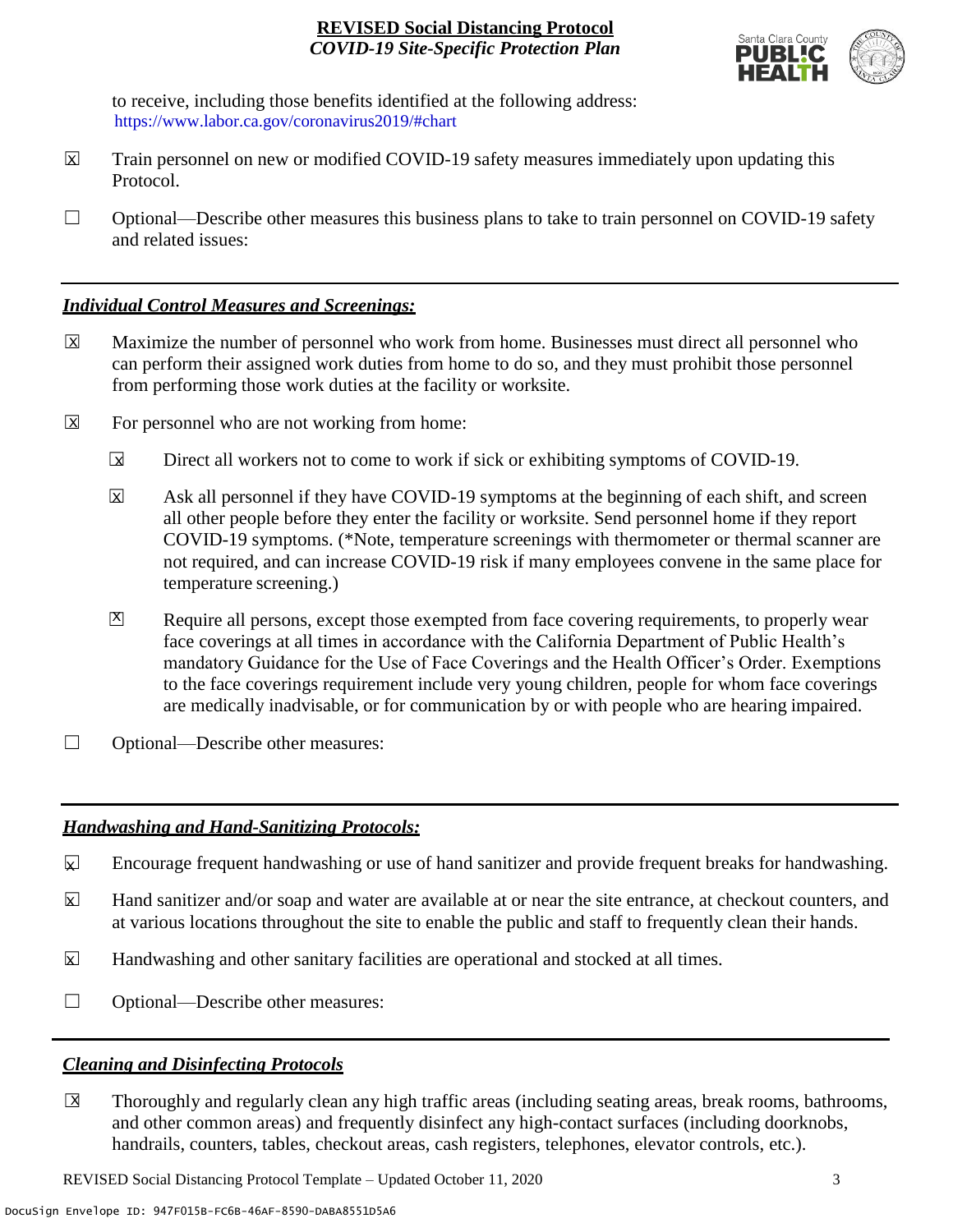

- □ Disinfecting wipes that are effective against COVID-19 are available for use by customers and personnel near shopping carts and baskets if shopping carts and baskets are used at the facility.
- $\Box$  Assign staff to disinfect carts and baskets regularly that are used at the facility if shopping carts and baskets are used at the facility.
- ☐ Disinfect any shared equipment and touchable surfaces like payment portals and pens after each use.
- ☐ Install contactless devices (including contactless payment systems, motion sensor lights, automatic soap and towel dispensers, and contactless timecard systems) if possible.
- $\Box$  Adjust operational hours to provide adequate time for cleaning and stocking with social distancing, and provide time for any workers to clean between shifts.
- To improve ventilation, filtration, and outdoor air exchange:  $\overline{\mathsf{x}}$ 
	- $\boxtimes$  Evaluate HVAC system (if applicable) to make sure it is properly functioning, and have it regularly serviced.
	- $\boxtimes$  Consider upgrades to HVAC and building air filtration systems and implement any feasible improvements to these systems (for example, to enhance air filtration efficiency and increase the percentage of outdoor air through the HVAC system).
	- $\Box$  Open windows and doors throughout the facility when environmental, building, and safety conditions allow.
- ☐ Optional—Describe other measures:

## *Measures to Maintain Social Distancing:*

- Limit the number of people in the facility/worksite to allow adequate social distancing (six feet minimum) at all times and to comply with any applicable capacity restrictions in the Health Officer Order.  $\mathbf{r}$ 
	- $\boxtimes$  Review, comply with, and enforce any applicable capacity limitations for the facility, following all instructions listed at www.sccgov.org/covidcapacity
- Designate a staff person to ensure that the maximum number of occupants is not exceeded, that all persons are wearing face coverings if required by the Health Officer Order, and that people entering comply with other provisions of this Protocol. Ensure that this person is more than six feet away from others to maintain adequate social distance.  $\overline{\mathsf{x}}$
- Require that all persons at the facility/worksite stay at least six feet away from all other persons, except as strictly necessary to perform job functions. X
- $\Box$  Place tape or other markings at least six feet apart in customer line areas inside the store and on sidewalks at public entrances with signs directing customers to use the markings to maintain social distance.
- ☐ If feasible, increase remote (online and telephone) purchasing, delivery, and curbside pickup service options.  $\overline{X}$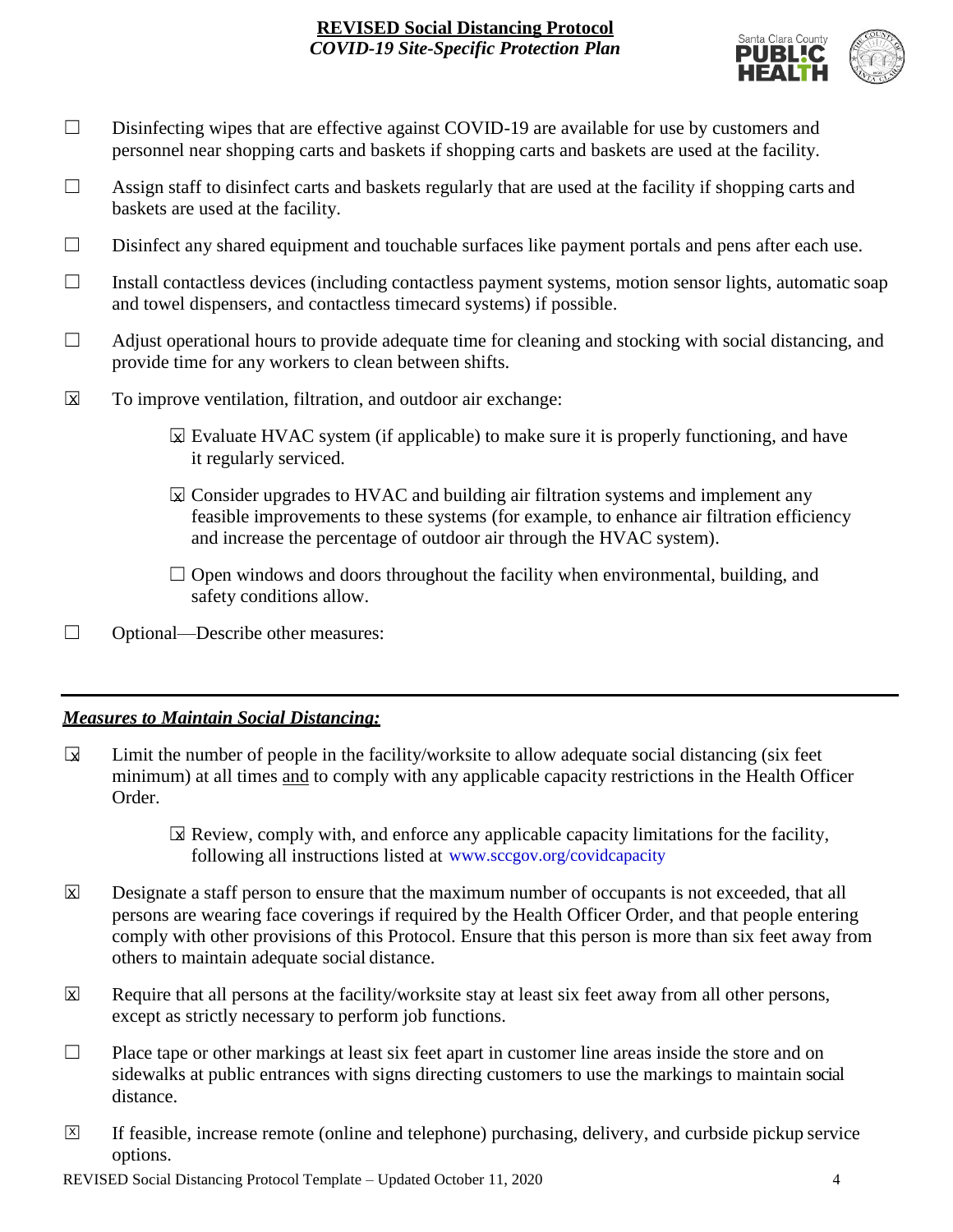

- $\Box$  Separate order areas from delivery areas to prevent customers from gathering.
- Minimize any in-person meetings and adjust those that are necessary to ensure adequate social distancing.  $\overline{x}$
- $\Box$  Stagger personnel breaks, in compliance with wage and hour regulations, to reduce the number of workers taking breaks together.
- Where possible, create outdoor break areas with shade covers as a substitute for indoor break areas. Encourage staff to eat their meals and take their breaks socially distanced outdoors when conditions allow. X
- Limit access to or close indoor break rooms to encourage use of outdoor break areas and prevent crowding. Discourage or prohibit eating or drinking in small, enclosed break rooms if less risky alternative areas exist for staff to take their meals (such as outdoors or socially distanced at individual workstations).  $\overline{X}$
- Require workers to maintain 6-foot social distance at all times while on breaks, and preferably more distance if eating or drinking. Reconfigure break areas to facilitate social distancing. X
- Maximize the use of outdoor space for interactions or transactions with customers to minimize the time that customers and personnel are indoors, particularly when in close proximity to one another. X
- ☐ Optional—Describe other measures:

#### *Procedure if a Person at the Facility/Worksite Tests Positive for COVID-19*

- $\boxtimes$  Review and comply with all measures listed at [www.sccsafeworkplace.org](http://www.sccsafeworkplace.org/) in the event of a confirmed case of COVID-19 amongst personnel. X
- ☐ Create, and post in an area easily viewable by personnel, a plan to comply with all applicable in the event of a confirmed case of COVID-19 amongst personnel. Depending on the type of facility, these measures will likely include, among others: measures listed at www.sccsafeworkplace.org  $\overline{X}$ 
	- Immediately removing the infected person from the facility/worksite and ensuring they are no longer occupying the same space as any other personnel.  $\vert X \vert$
	- Instructing the infected person to stay home and isolate in accordance with the instructions listed at [www.sccsafeworkplace.org.](file:///C:/Users/raphael.rajendra/AppData/Local/Microsoft/Windows/INetCache/Content.Outlook/PTLHNOTE/www.sccsafeworkplace.org) www.sccsafeworkplace.org X
	- Notifying the County Public Health Department within four hours of learning of the positive case by following the instructions at www.sccsafeworkplace.org  $\overline{X}$
	- Identifying any workers (and customers, if known) who had close contact with the infected person.  $\overline{\mathsf{x}}$
	- Complying immediately with any case investigation, contact tracing, and worksite investigation measures by the County Public Health Department. This will include providing the names, addresses, phone numbers, and work dates and times for close contacts of the infected person, which employers are required by law to provide to the County Public Health Department upon request.  $\boxed{\mathsf{X}}$

REVISED Social Distancing Protocol Template – Updated October 11, 2020 5 Excluding all close contacts from the facility/worksite or any other jobsite in accordance with  $\sqrt{X}$